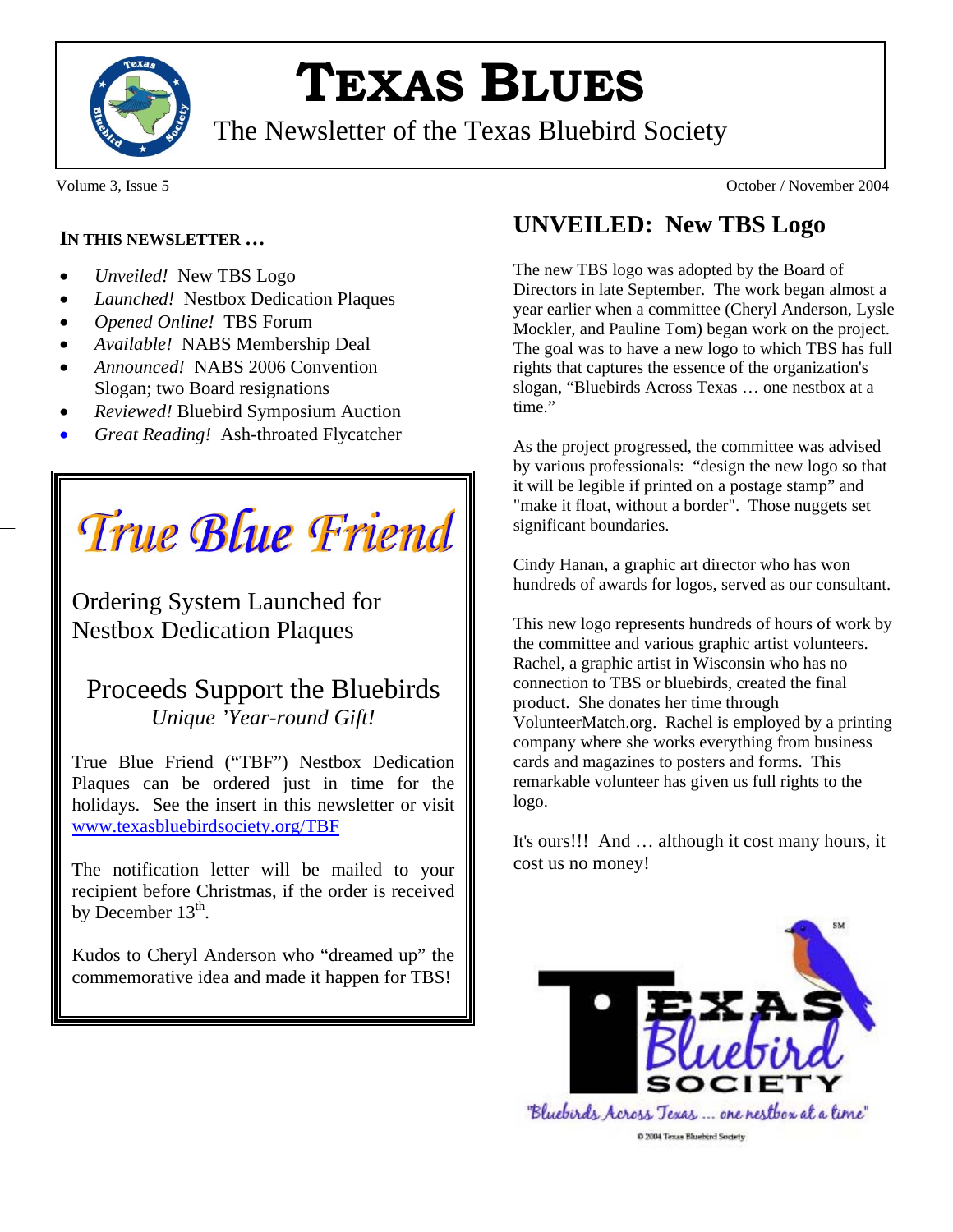# **ASH-THROATED FLYCATCHER**

Reprinted with permission from Cornell's "The Birdhouse Network"

#### **Physical Description**

.

Compared to its close relative, the Great Crested Flycatcher, the Ash-throated Flycatcher is slightly smaller, and its coloring is more subtle.

Male and female Ash-throated Flycatchers look alike. They are grayish brown on their back and head and have a bushy crest. The throat and breast are pale gray; the belly and undertail coverts are pale yellow. The tail is dusky brown above but rufous and brown on the underside. In juveniles, the rufous coloration extends the entire length of the tail.

#### **Distribution and Breeding Habitat**

Ash-throated Flycatchers are fairly common, and in some places quite abundant, throughout most of the western United States and Mexico. The breeding range extends as far north as Oregon and Washington, as far east as central Texas, and as far south as central Mexico.

Ash-throated Flycatchers are generalists when it comes to breeding habitat. They breed in chaparral, mesquite thickets, oak scrub, dry plains spotted with trees or cacti, deserts, and open deciduous and riparian woodlands.

#### **Diet**

Like other flycatchers, Ash-throated Flycatchers forage for food by "hawking." From a perch, they make short flights, or sallies, to capture nearby flying insects. They seldom return to the same perch. Ash-throated Flycatchers also glean prey items, such as mites, millipedes, worms, and spiders, from the ground and tree bark, and they occasionally eat small fruits and berries.

#### **Pair Formation and Territoriality**

Pair formation and territoriality are not well described in Ashthroated Flycatchers. Birds arrive on the breeding grounds as early as March in Texas and California, April in New Mexico, and May in Washington. It is unknown how soon after they arrive that they begin to breed, but egg dates show that breeding can begin as early as mid-March in southern California and May in Arizona and Texas.

### **Ash-throated Breeding Range and Nesting Behavior in Texas**

How far into Central Texas are Ash-throated Flycatchers nesting in nestboxes? Soon we'll know!

You can become part of Cornell's "The BirdHouse Network" (TBN) research efforts by providing detailed nesting records for each of your nestboxes. TBN offers a discount membership for TBS members. Contact us for details.

**Our TBS online nesting data collection system will become active during the Holidays.** Please plan to enter your 2004 nesting data. That way, in years to come, we will know exactly where small cavity-nesting birds are nesting in Texas and we'll have anecdotal evidence of particular nesting behavior. This system is not only for Eastern Bluebirds. It will collect data for all species that utilize a "bluebird" nestbox - including Ashthroated Flycatchers.

#### **Nesting Behavior**

**Nest Building**: Ash-throated Flycatchers are as indiscriminate about nest sites as they are about breeding habitat. Nests are found 3 to 20 ft (1 to 6 m) off the ground in natural cavities, including tree cavities, hollow stumps, cacti, abandoned woodpecker holes, and behind loose bark. Nests can also be nestled in the dry floral stems of yucca or agave plants and in not-so-natural cavities such as metal fence posts, drain pipes, tin cans, and mailboxes.

The female fills the nest cavity with rootlets, grass, weed stems, and dry cow or horse dung. After forming a cup, she lines it with fine grasses and matted hair or fur. Unlike Great Crested Flycatchers, female Ash-throated Flycatchers seldom add snakeskin to their nests. While the female is building her nest, the male closely follows the female, singing and guarding her from the advances of other males.

Ash-throated Flycatchers aggressively defend their nest sites against conspecifics and other species. They have also been known to usurp freshly excavated cavities from small woodpeckers.

**Egg Laying:** The average clutch size is usually four to five eggs, but clutches can contain from three to seven eggs which are oval, smooth, and slightly glossy. They have a creamy white to ivory, and sometimes pinkish white background color and are marked with fine or heavy streaks or blotches in browns, purples, and grays. The pattern of marking is similar to that of Great Crested Flycatcher eggs, but the marks are fewer.

**Incubation**: The incubation period is 15 days, and the female alone incubates the eggs. Females are not "tight sitters" and they often leave the nest for hours at a time, especially during the hottest part of the day.

Nestling Care: For the first few days after hatching, the young are brooded by the female. Both parents care for the nestlings. After 16 to 17 days, the young leave the nest, but the fledglings remain dependent upon the parents for food and protection for another two weeks.

Ash-throated Flycatchers raise only one brood per breeding season. Whether this species produces replacement clutches is unknown.

#### **Winter Movement and Dispersal**

Ash-throated Flycatchers migrate at the end of the breeding season to Mexico and as far south as northeastern Costa Rica. In some winters, birds are spotted as far north as southwestern Arizona and southern Nevada.

There is no information on dispersal for this species.

*Does "Mr. Blue" wear a brilliant new Easter suit of azure blue with a burnt orange vest? Plan to read the article on bluebird molt by Texas ornithologist, John C. Arvin, in Volume 4. issue 1.*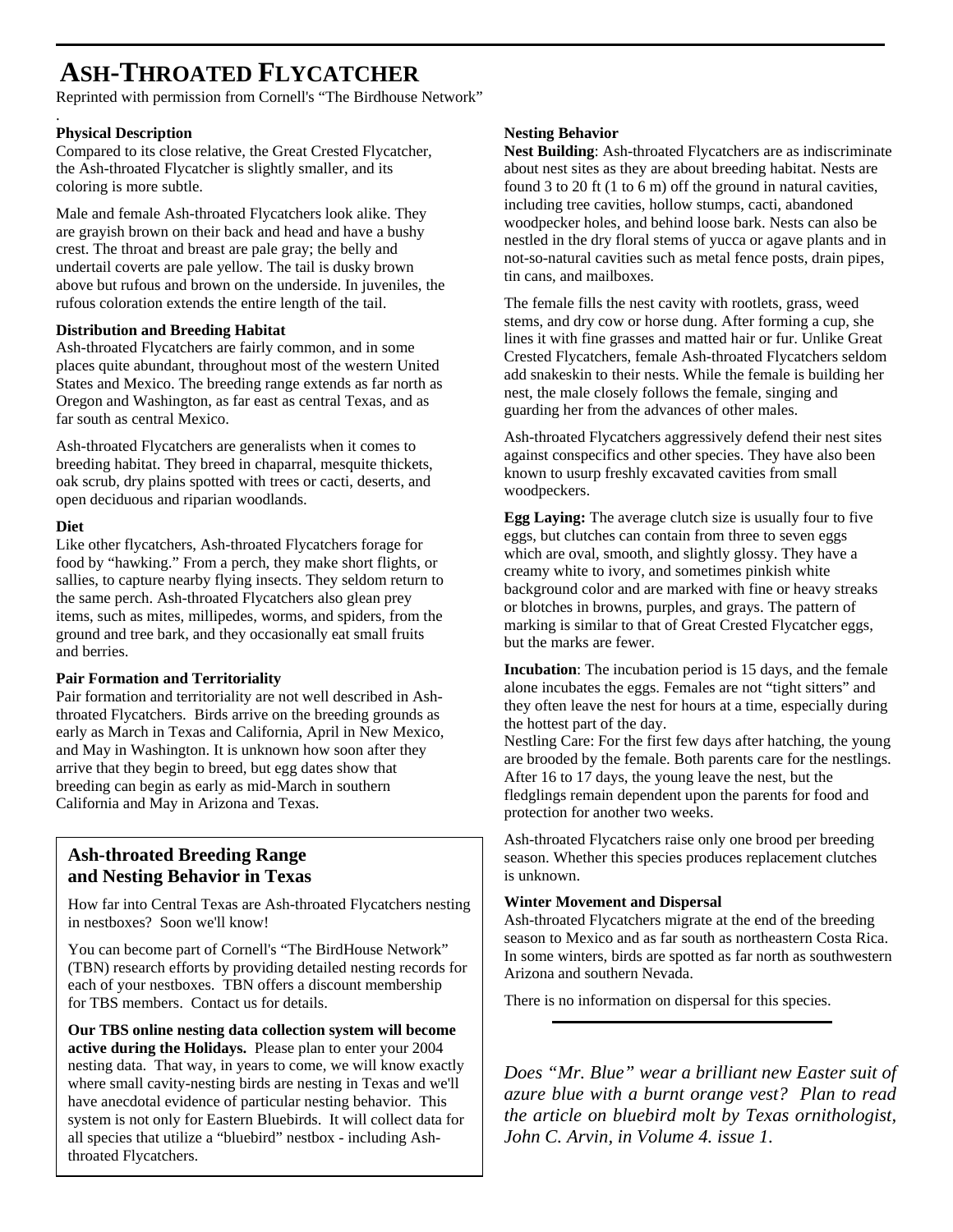# 2004 Summer Bluebird Symposium Silent Auction Report



Michelle Rider, Azle (*who outbid / outsmarted Pauline)*



Phyllis Collier, Georgetown



Lydia & James Dougherty, Canyon Lake



Mindy Mitchell, Azle



Judy Hetherington, Taylor



Ron Tom, Mountain City Betty Mathis, Sabinal



TBS silent auctions at events are a favorite part of the day! And, they are a major fundraiser. The auction at the Summer Symposium in Concan was fantastic! TBS raised over \$800 and the participants had a great time in the process.

Gratitude goes out to those who made purchases and to the 41 Donors listed below who provided 80 exceptional items:

- 1. Lodges at Lost Maples Vanderpool, TX
- 2. June Osborne Waco, TX
- 3. Mike Scarborough Keller, TX
- 4. Sylvia Kuyel
- 5. Jenna Bird Whiteford, MD
- 6. Claudine Chalmers
- 7. UVALCO Supply Uvalde, TX
- 8. Nueces Natural Foods Uvalde, TX
- 9. Jim Stevenson Galveston, TX
- 10. Marsha Gallardo Concan, TX
- 11. Texas Parks & Wildlife
- 12. Mark Klym Bastrop, TX
- 13. Linda Campbell Austin, TX
- 14. Bat Conservation International Austin, TX
- 15. Timberline
- 16. Neal's Lodges & Café Concan, TX
- 17. Sharry Buckner Vanderpool, TX
- 18. Concan General Store Concan, TX
- 19. Tractor Supply Uvalde, TX
- 20. Wal-Mart Uvalde, TX
- 21. Personal Touch Uvalde, TX
- 22. Hill Country Adventure Tours Concan, TX
- 23. The Embroidery Guy Uvalde, TX
- 24. Grant Fruit Processing Pollock, LA
- 25. Lee & Roberta Hutchins Sinton, TX
- 26. Lora B. Garrison Utopia, TX
- 27. LeAnn & Anthony Sharp Utopia, TX
- 28. Main Street Utopia Utopia, TX
- 29. Texas Hill Country River Region Uvalde County Convention and Visitors Bureau
- 30. Valtex Nursery Uvalde, TX
- 31. Laguna Nursery Uvalde, TX
- 32. Julien's Gifts Uvalde, TX
- 33. ACE Hardware Uvalde, TX
- 34. House Pasture Cattle Co. Restaurant Concan, TX
- 35. Lost Maples Café Utopia, TX
- 36. Heaven's Landing Utopia, TX
- 37. Garden of Eatin' Utopia, TX
- 38. Rio Frio Lodging Rio Frio, TX
- 39. Ricky Walker Bandera, TX
- 40. Doug & Karen Rohde Highland Village, TX
- 41. Brian & Judy Hetherington Taylor, TX

#### NOTIFICATION TO MEMBERSHIP:

Doug Rohde (Past President) and Lamont Brown (Treasurer) have resigned from the Board of Directors. Their service to the organization during start-up has made a significant impact for the good for TBS – and for bluebirds across Texas.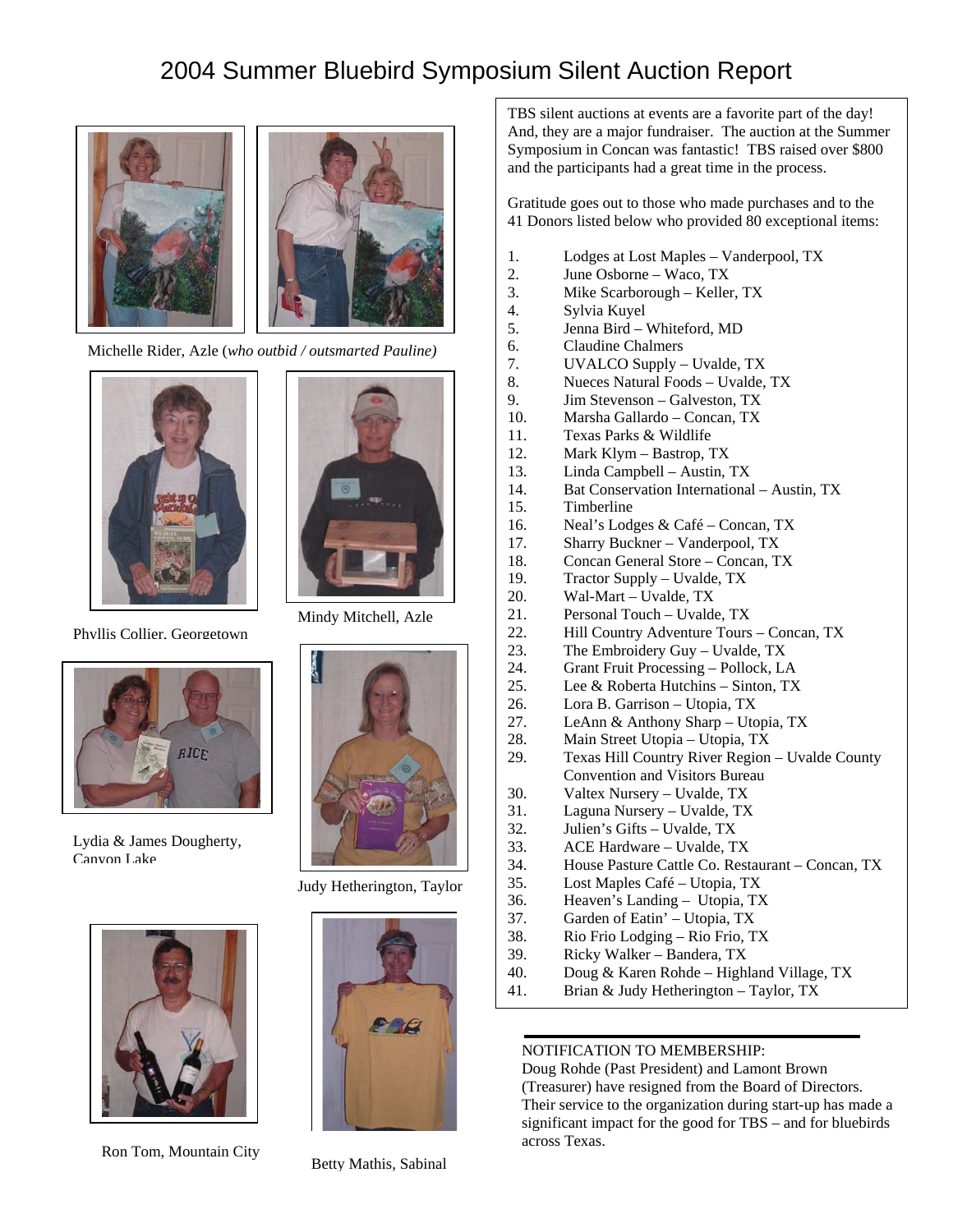## **President's Corner**

A big applause to several who put in mega hours working on mega projects: It's my pleasure to serve along side these dedicated bluebirders.

LeAnn Sharp coordinated the successful Bluebird Summer Symposium (3rd Saturday in August) in Concan. Ricky Walker coordinated the Silent Auction.

Cheryl Anderson & Lysle Mockler worked for almost a year on the new logo. This was tedious work … to say the least.

Cheryl Anderson, assisted by others including Sharon Kersten, Mary Leyendecker and LeAnn Sharp, created the "True Blue Friend" Nestbox Dedication Plaque Program. For Cheryl, the work has only just begun as she will administer the program (mailing notification letters, taking photos of the plaques, shipping plaques, locating TBS bluebirders who will accept plaques for one or more active nestboxes, et. Al.)

John Cys has the on-going project of cataloging our electronic photos. Each photo has a description and the name of the photographer.

Yours,

Pauline *Bluebirds Across Texas … one nestbox at a time*

## **North American Bluebird Society Holiday Gift Membership**

The North American Bluebird Society (NABS) has a Holiday Gift Offer! With a \$30 family membership, there's a wrapped gift – the video "Stokes Bluebird Basics" and the booklet "Enjoying Bluebirds More" by Julie Zickefoose.

Just send to NABS the contact information for each recipient (name, address, phone, e-mail). Also include your contact information. (By the way, it's perfectly fine to give this gift to yourself; we have!)

Include a \$30 check or money order for each gift. If you add a gift card for your recipient, NABS will forward it with the wrapped items.

Mail to: NABS Holiday Membership Offer, P.O. Box 244, Wilmot OH 44689-0244

If you prefer to holiday shop on-line, visit www.nabluebirdsociety.org and click the *Holiday Offer* link.

This special will be available through February 14, 2005.

The Texas Bluebird Society is a NABS affiliate. TBS met certain requirements to receive this special designation. At the present time, NABS receives no financial support from affiliate groups. NABS is supported by membership dues and donations of those who choose to be a part of the continentwide bluebird restoration effort.

*NABS 2006 Convention Kerrville, TX April 27 – 30, 2006 "Blues in the Heart of Texas" Next step: A logo! See TBS Forum*



**"Texas Blues" is a bi-monthly publication** 

## **From:**

**The Texas Bluebird Society P.O. Box 40868 Austin TX 78704** 

**www.texasbluebirdsociety.org info@texasbluebirdsociety.org** 

President, Pauline Tom 512.268.5678 (home) president@texasbluebirdsociety.org

Vice President, LeAnn Sharp 830.966.2134. leann@texasbluebirdsociety.org Secretary, Mary Leyendecker 361.844.0396 mary@texasbluebirdsociety.org

TBS Forum - Lines are now open!

Bluebirders with an Internet connection now have a place on the TBS Website to converse and ask questions about what's happening in and around their nestboxes and in and around Texas through the work of our 600+ member organization.

Visit our home page, www.texasbluebirdsociety.org , and select "TBS Forum." Participation requires registration and a password.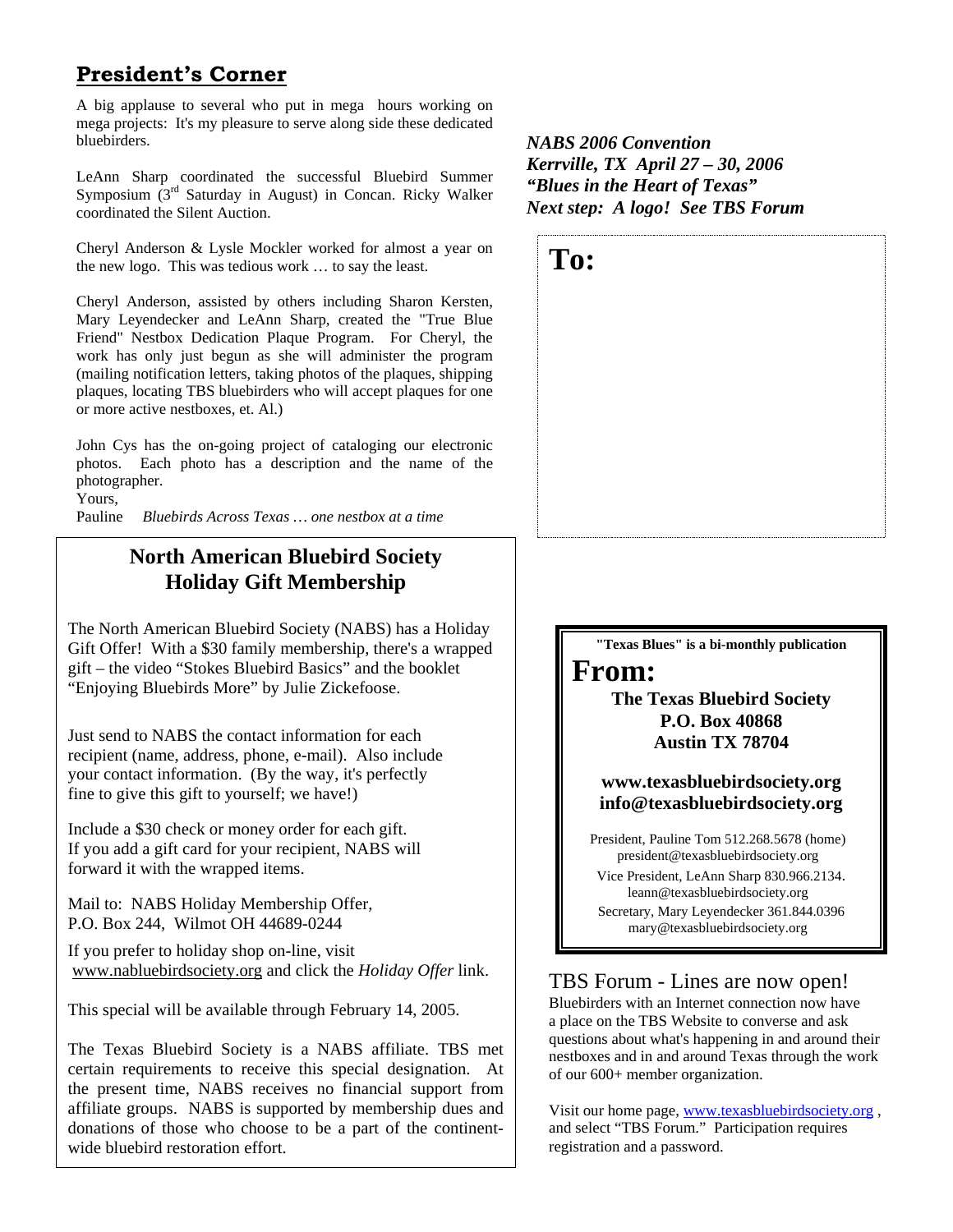True Blue Friend

*A Nestbox Dedication Program Benefiting The Texas Bluebird Society*

**True Blue Friend** allows you to dedicate a new or existing monitored nestbox to a "True Blue Friend" with a customized plaque bearing your personal message along with the name of the person, pet or entity you wish to honor. This is a unique way to honor a special person, memorialize a loved one, celebrate an anniversary, marriage, graduation or birth, etc. while supporting the Texas Bluebird Society. *(Allow 5 weeks for delivery.)*

#### **There are two ways to order:**

1. If you wish to pay with a credit card, go to www.texasbluebirdsociety.org/tbf, complete the online form and pay with a credit card through PayPal.

OR

2. Complete Steps 1 - 5 and the contact information on this form and mail it along with your personal check or money order. (Sorry, credit cards can only be accepted online.)



Provide a customized message to appear on a blue and white 3.5" x 5.5" plaque. Please print clearly the exact inscription you desire on the plaque, including any blank lines. The fewer letters and spaces you use, the larger the print will be. There is a maximum of 8 lines, with a maximum of 35 characters and spaces on each of those lines (for a total of 280 characters and spaces).

| Name of Honoree (text will be centered.)                                          |  |  |  |  |  |  |  |
|-----------------------------------------------------------------------------------|--|--|--|--|--|--|--|
|                                                                                   |  |  |  |  |  |  |  |
|                                                                                   |  |  |  |  |  |  |  |
|                                                                                   |  |  |  |  |  |  |  |
|                                                                                   |  |  |  |  |  |  |  |
|                                                                                   |  |  |  |  |  |  |  |
|                                                                                   |  |  |  |  |  |  |  |
| Your Personal Message (text will be centered.)                                    |  |  |  |  |  |  |  |
| Name of Donor (optional; name will be right aligned) OR continue Personal Message |  |  |  |  |  |  |  |

Date or Name of Donor (optional; text will be right aligned) OR continue Personal Message

#### **Please select one:**

- ❏ 1. Send the nestbox plaque to me: **\$35** ❏ with holes drilled in each corner for mounting ❏ without holes
- ❏ 2. Send the nestbox plaque to the person or entity named in Step 3: **\$35** ❏ with holes drilled in each corner for mounting ❏ without holes
- **□** 3. Affix the dedication plaque to an existing monitored nestbox<sup>\*</sup>: **\$50**

❏ 4. Install and monitor a new nestbox with the plaque affi xed\*: **\$125** *\*The mailed photo of your plaque will include the general location of the nestbox.*

#### **You have the option to receive a duplicate plaque for only \$20. Would you like to do this?** ❏ **Yes** ❏ **No**

❏ with holes drilled in each corner for mounting ❏ without holes

STEP 2